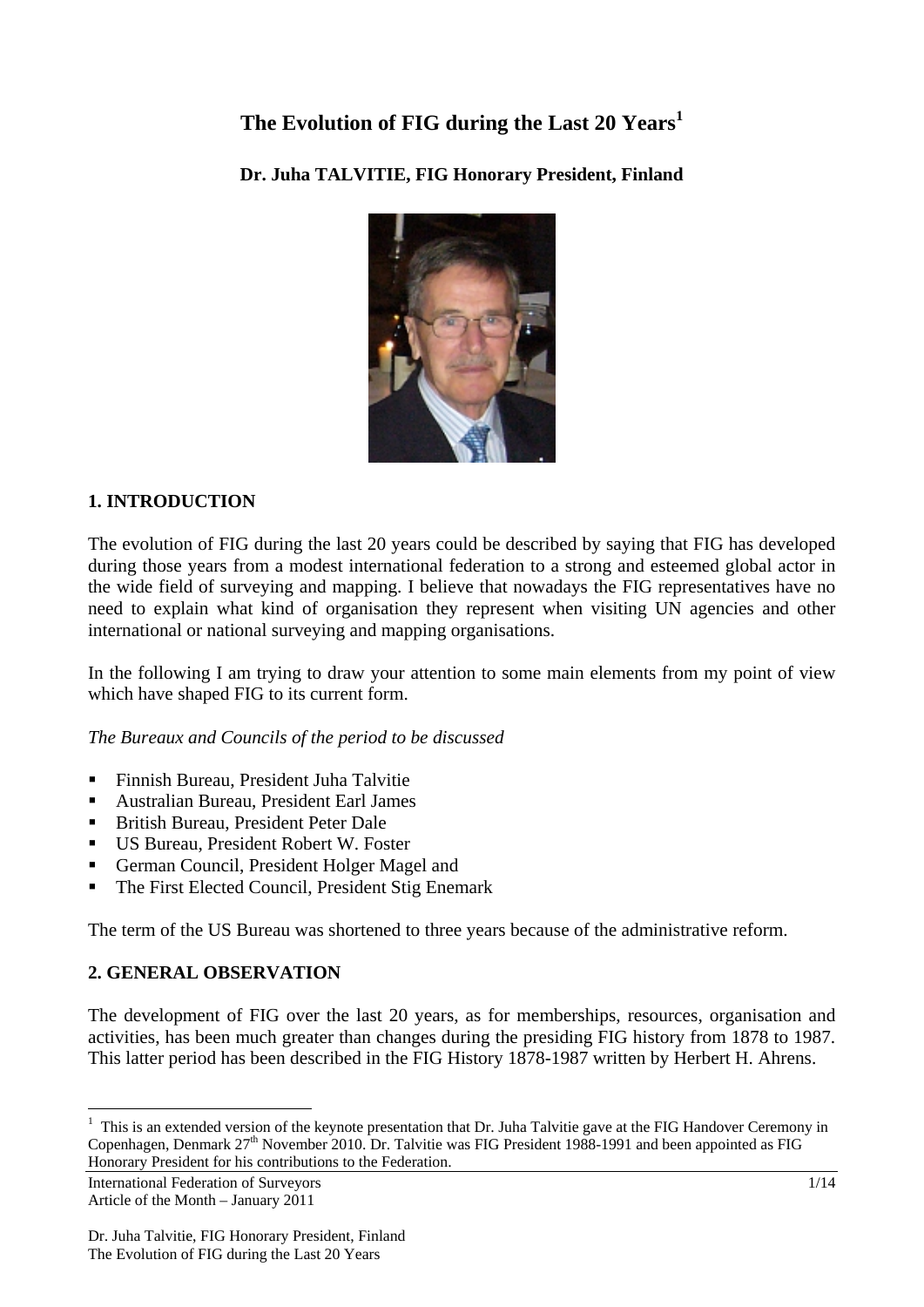## **3. THE INTRODUCTIONS OF NEW MEMBERSHIP CATEGORIES HAS BEEN SUCCESSFUL**

Originally FIG has had only one type of members, namely national associations of surveyors with certain educational criteria. In addition since 1967 there have been individual correspondents from countries in which there have not been eligible associations or associations willing to join the FIG.

Many developing countries have had problems with joining FIG because of lack of funding to pay the membership fees. Because of this FIG has introduced a policy to decide membership fees according to the economic situation in a country. Despite this the problem has not disappeared.

The Beijing Extra ordinary GA meeting in1991 accepted the proposal to establish a new membership category "Sponsors". The proposal originated from the meeting with exhibiters in the Helsinki Congress. The GA in Seoul 2001 decided to change the name FIG Sponsors into a new one, namely Corporate Membership. There are a number of benefits FIG can offer to these members. The role of corporate members, especially Platinum members has had a great impact in resources allowing FIG to develop to the international player that is today.

The GA in the Brighton Congress in 1998 introduced two new categories of membership. Affiliate members, which are groups of surveyors, who do not meet the membership criteria. Affiliate members may also be national surveying and mapping authorities. The second new category was the Academic members to give university departments the opportunity to become more involved in the work of FIG. It is interesting to note, that the same idea about Affiliate Membership had been proposed to the Budapest PC meeting in 1989, but it was rejected. The PC did not like to have governmental organisations involved in FIG activities. Times change.

The Affiliate members are mostly national agencies dealing with surveying and mapping matters. This category helps FIG to get good contacts also with the authorities concerned. I believe that this is for mutual benefit. We invited all the director generals of these organizations to the Helsinki Congress and organised a special meeting for them. A possible affiliate membership of their agencies was not discussed in this meeting. The Director General Forum is now a permanent component of all working weeks and congresses.

The Academic membership category is also an excellent idea. This is a way for FIG to contribute to the education of surveyors and also disseminate the results of the findings of different seminars and studies organised by FIG. The FIG Surveying Education Database, SEDB, is probably the best benefit an Academic Member can get from FIG membership.

In general these new categories will give FIG a larger audience and also the possibility to get new resources.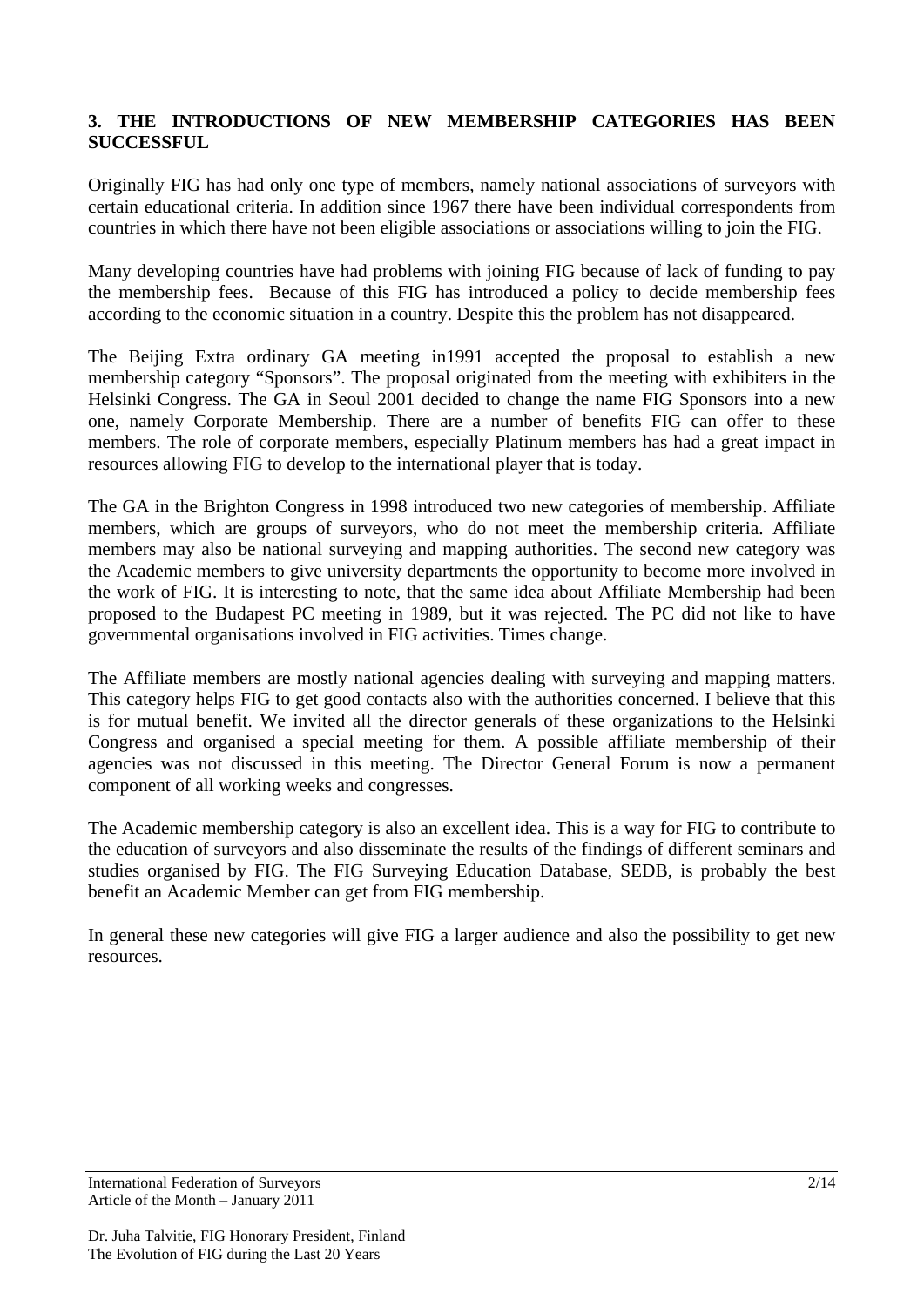| Year | Member       | Affiliate | Corporate |         | Academic   Correspondents |
|------|--------------|-----------|-----------|---------|---------------------------|
|      | associations | members   | members   | members |                           |
| 1990 | 56           |           |           |         | 14                        |
| 1995 | 72           |           | 10        |         | 19                        |
| 2000 | 79           |           | 10        | 28      | 16                        |
| 2005 | 95           | 14        | 27        | 82      | 14                        |
| 2010 | 103          | 37        | 35        | 89      | 18                        |

*The development of FIG memberships in different categories.* 

These figures indicate that the opening of the doors for FIG membership has been well received by new actors and thus been a right policy. The geographical coverage is also good. FIG is now present in one way or another in 120 countries. New members are coming on board.

## **4. THE FINANCIAL SITUATION OF FIG IS ON A FIRM BASIS**

New members and the rise of membership fees have given FIG new resources and there is no longer the need to ask for grants from governmental and other external sources.

The development of FIG finances is shown below. The figures are not exact. The figures of 1990, 1995 and 2000 were originally presented in Swiss Francs and are now changed to Euros by using the value 1 SF is  $0.68 \in$  This is a rough estimate.

The Finnish and Australian Bureaux were very dependent on grants mostly from governmental sources. This had been the case at least during the time of the Bulgarian and Canadian Bureaux. It is worthwhile to note that FIG has succeeded to grow its financial reserve so that it covers one year's expenditure, which has been the target. The US Bureau was able to build this surplus and thus to stabilise FIG´s financial basis.

| Year | Member       | Grants | Corporate | Academic   Affiliate |         | Total   |
|------|--------------|--------|-----------|----------------------|---------|---------|
|      | associations |        | members   | members              | members |         |
|      |              |        |           |                      |         |         |
| 1990 | 71 000       | 94 000 |           |                      |         | 172 000 |
| 1995 | 83 000       | 39 000 | 17 000    |                      |         | 163 000 |
| 2000 | 198 000      |        | 27 000    | 4 0 0 0              | 800     | 257 000 |
| 2005 | 245 000      |        | 75 000    | 14 000               | 4 800   | 399 000 |
| 2009 | 285 000      |        | 110 000   | 18 000               | 16 000  | 422 000 |

*The development of FIG finances. All figures are in Euros.*

The total sum includes also other sources of income than shown.

The development of FIG´s finances is a result of a purposeful policy by many actors and as such an achievement all involved should be proud of. Now we can say that FIG is a totally independent organisation.

International Federation of Surveyors 3/14 Article of the Month – January 2011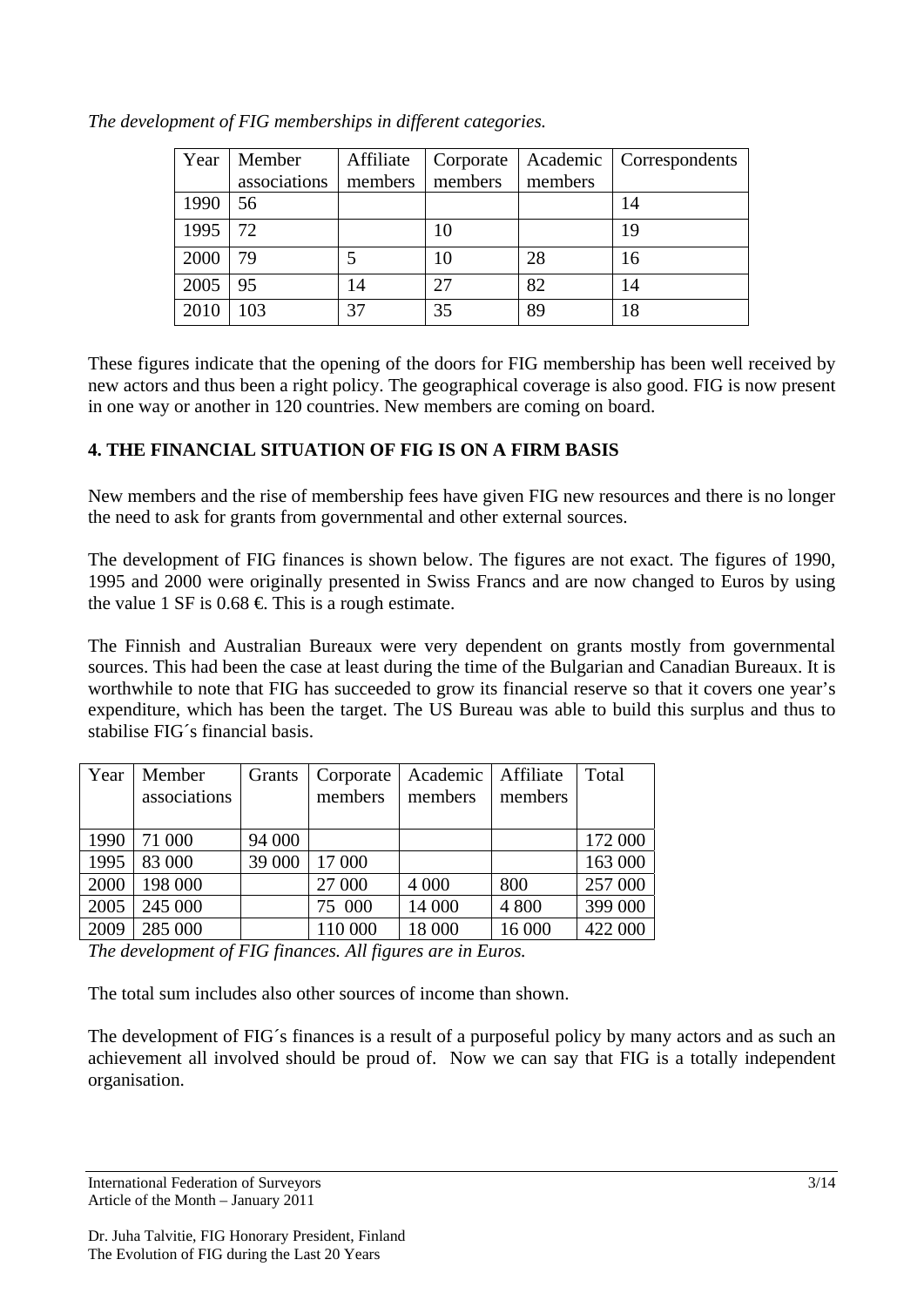## **5. FUNDAMENTAL CHANGES IN FIG ORGANISATION AND ADMINISTRATION**

During the period from 1988 to 2007 FIG organisation and administration have been in constant flux or under investigation as to what should be done.

The Finnish Bureau prepared to the first PC of its mandate in Wellington 1988 the FIG work plan for the whole period of office. It covered the proposed actions of the Bureau and the commissions including the OICRF. Also for that meeting the Bureau prepared a new type of agenda. It included not only items to be dealt with but also information about them and the motion of the Bureau for the decision when possible. These customs have since been normal practice, but the content of the work plans has developed all the time.

When preparing the work plan the Finnish Bureau learnt that the commission activities were focused on the preparation of the programme of the next congress and on the implementation of the resolutions of the previous congress. There were few other activities between the congresses. The main reason for this was the lack of resources and old customs. The second observation was related to the role of PC meetings. It was solely to deal with administrative issues. The professional programme if any was the responsibility of the host association.

These findings lead to three noteworthy actions. The Budapest PC decided on the qualifications which the candidates for the commission vice chairmanship should meet. There had been cases when the vice chairmanship was given only for a country who had the right to appoint the person. Also the Bureau learnt that not all the candidates proposed where committed to the task.

To get the right persons to FIG organisations is of crucial importance. As a good example I would like to mention the decisions of the Helsinki PC meeting when appointing new commission vice chairmen. Among them were Stig Enemark, Helge Onsrud, Markku Villikka and Ian Williamson. You all know their fine careers within FIG. I can be proud of the fact that I had the gavel in my hand to confirm those wise decisions.

The Helsinki PC decided to establish an Inter Commission Advisory Commission, ICAC. This was the beginning of the current ACCO. In order to have more professional programme at the time of PC meetings the Bureau proposed to the commissions to organise their own meetings and seminars during this meeting time. There was a good beginning in Beijing in 1991.

The Australian Bureau introduced a number of fundamental changes in FIG administration. The Berlin PC meeting in 1995 accepted the principle of establishing a permanent FIG office. The second principally major decision of that Berlin meeting was that FIG adopts English as the only FIG language, replacing the three language policy of English, French and German. This decision was to be implemented immediately. Also the PC agreed that the present General Assembly and Permanent Committee meetings be replaced with a new unitary body, to be known as the General Assembly, which would meet annually. At the same time the concept of the annual FIG "working week" was agreed upon, maintaining the present quadrennial FIG congress cycle. Also the role of ICAC was strengthened and renamed as the Advisory Committee of Commission Officers, ACCO.

Because of these decisions the Melbourne Congress was the last one where the resolutions of the commissions were prepared and accepted. By introducing the concept of the Working Week the special resolutions were not needed any more. It was also decided that the term of office of the commission officers will start and terminate immediately after the congress.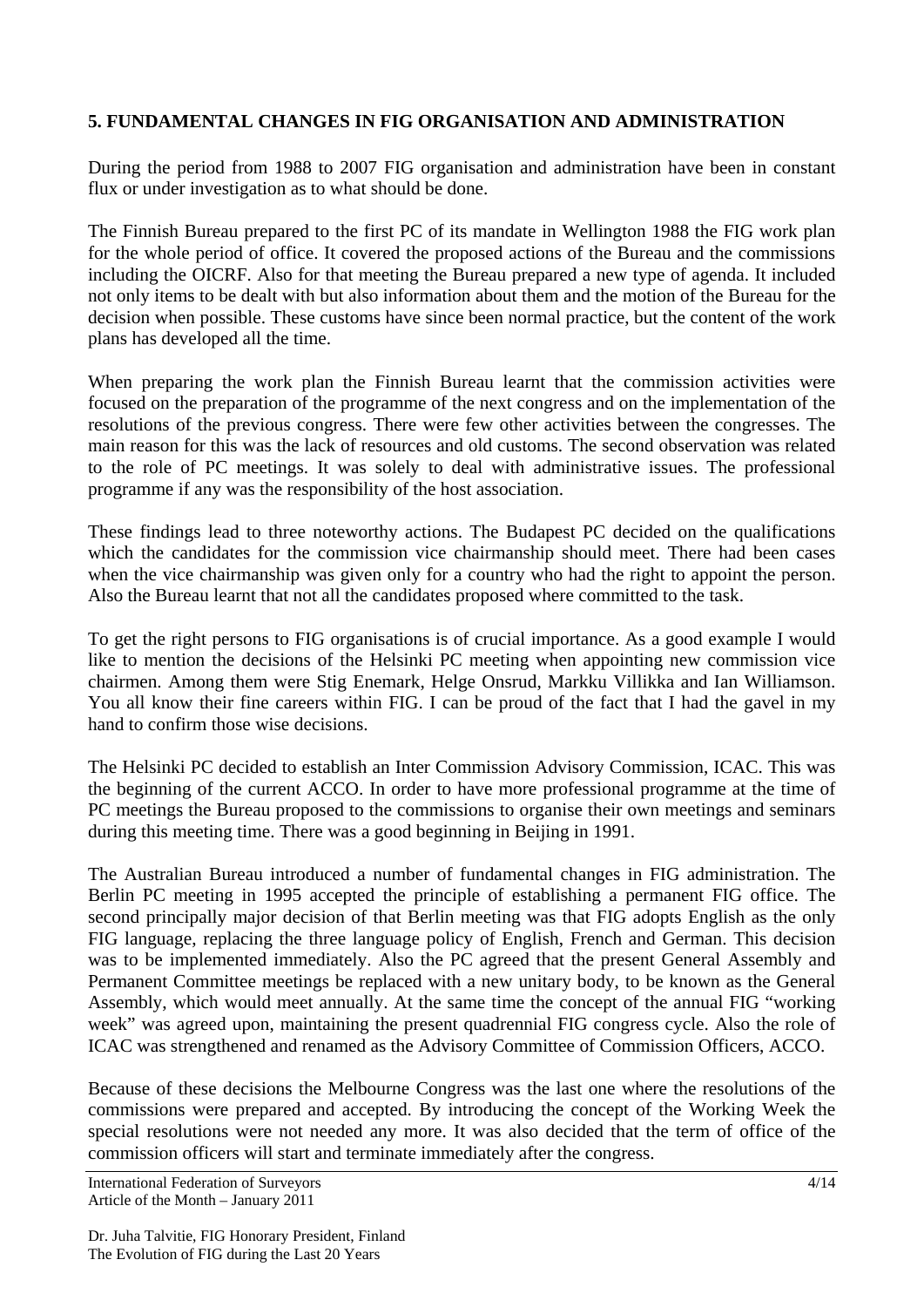The formation of the FIG Education Foundation was also initiated by the Australian Bureau and further developed by the US Bureau. Now it is called The FIG Foundation with the motto" Building a Sustainable Future". The purpose of the foundation is to finance surveying education development projects and support young surveyors. The funds shall not be used to support the normal activities of FIG. The first grants were given in 2002 and thereafter each year.

In this context I would like to mention that in the Paris PC 1978, when FIG celebrated its 100th anniversary, the founding member associations of FIG decided to establish the "Founders Prize" or the "Centenary Prize". The target was that these members should donate a total of 4000 Swiss Francs for the prize. The target was achieved at the Montreux Congress. Only the associations of the Nordic countries donated later. The following Bureaux had not made any decision about the use of the collected funds. The Finnish Bureau tried to get more funds for the prize, but there were no members willing to donate for it. And we were not clever enough to find other means how to raise more money for the fund. So the Bureau noticed that the collected funds were too small to run a prize and thus the Bureau returned the donated funds back to the respective member associations.

The UK Bureau had the responsibility to implement the decision to establish a permanent secretariat to FIG. The Bureau invited offers to host the office. Five possible locations were presented to the PC meeting in Singapore in 1997. After a complicated procedure the Danish offer was accepted. The office was then located at no costs in the premises of the Danish member association Den danske Landinspektörförening, DdL. The second step in this process was to appoint the permanent secretary. After the selection process Markku Villikka was appointed to the post of FIG Director. The FIG permanent office was in operation from the beginning of 1999 but was officially opened on 3-4 February 1999 in conjunction with FIG Bureau meeting. The creation of the Permanent Office and the post of full time Director were great achievements. The whole FIG family owe much to those involved in this process.

The next step in the development was to renew the FIG governance structure. The Task Force on the Future Governance of FIG, introduced by the UK Bureau and chaired by Tom Kennie, presented its first ideas at the GA meeting in Sun City in 1999. The aim was to get to FIG a directly elected Bureau, called later a Council. This work, led by the US Bureau, was discussed in the Prague GA meeting in 2000 and the results of the finalization of the proposals were ready for the decisions at the Seoul GA meeting in 2001. This meant that the new structure would be fully operational in 2007.The German Council started the implementation of this new governance structure. Two new vice presidents were elected in Athens 2004. The new FIG President was directly elected at the Munich Congress in 2006 as well two new vice presidents.

At Munich there were real election campaigns. The candidates for the presidency as well for the posts of the vice presidents marketed themselves and the participants had a good opportunity to evaluate their competences. Stig Enemark became the first directly elected FIG President. He got the majority of votes during the first round of voting.

Now the FIG GA is in position to really decide about the elections of the council members. Earlier the FIG GA could only accept the decisions made by the host associations of the Congresses. When two of the council members are now elected after two years interval the continuity of the council activities is safeguarded with the assistance of the FIG Office.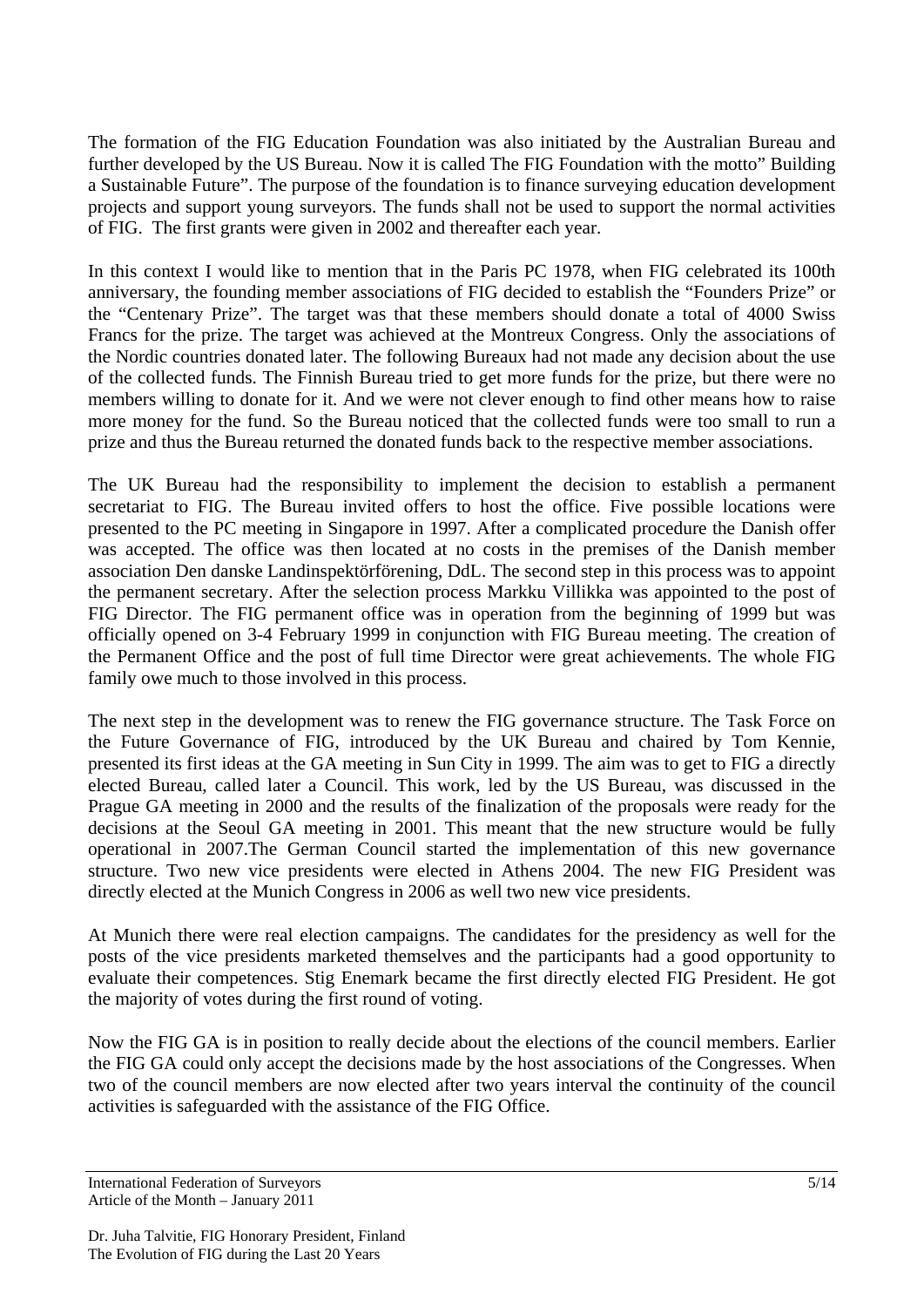This new election system requires qualified candidates to the open posts and real competition to meet the expectations set for the reform. This was the case at the Sydney Congress, when the FIG President was elected the second time and also in the elections of the two Vice Presidents.

FIG has currently two permanent institutions: The International Office of Cadastre and Land Records (OICRF), and the International Institution for the History of Surveying and Measurement-Permanent Institution of FIG (IIHSM). The FIG Multi –Lingual Dictionary Board was closed at the end of 2006, because the work came to an end after 35 years. The FIG Foundation is in addition an independent body within the Federation.

At the beginning of 2007 FIG had a revised organization with the permanent office and fulltime director in operation. The process dealing with fundamental organizational and administrative issues had lasted nearly 20 years.

# **6. THE FIG ACTIVITIES HAVE DEVELOPED TO AN UNBELIEVABLE LEVEL**

It is not possible to give a detailed overview about the development of FIG activities within a few minutes. Therefore I will discuss only some main features concentrating on the development of the FIG UN relations.

The general observation is that the activities have diversified all the time and developed to an unbelievable level.

## **6.1 Congresses and Working Weeks**

The nature of Congresses has remained unchanged but the content has diversified including special meetings with partners. The length is shortened from 10 to 7days. The introduction of the practise of plenary sessions seems to be a good solution. It gives a wide audience an opportunity to get information about actual topics of general interest. The latest congress has always been the biggest. I wonder when the wall will be met.

*The themes of the past Congresses show the interests of the Bureau/Council of that time.* 

| 1990. Helsinki.       | The Challenge of the Information Society for Surveyors.              |
|-----------------------|----------------------------------------------------------------------|
| 1994. Melbourne.      | Surveying Global Changes.                                            |
| 1998. Brighton.       | Developing the Profession in a Developing World.                     |
| 2002. Washington D.C. | Geomatics and Property Valuation for Global Sustainable Development. |
| 2006. Munich.         | Shaping the Change.                                                  |
| $2010.$ Sydney.       | Facing the Challenges – Building the Capacity.                       |

The Working Week practise has changed the nature of the old Permanent Committee meeting in a very positive way. Now the meeting is not only for administrative business but mostly for professional activities. In practise a Working week is a mini Congress.

By introducing the peer review process for authors willing to use it is a way to safeguard the quality of papers to be presented. It reminds us that FIG is also a scientific organisation.

The professional and scientific programmes of these events offer a variety of possibilities to learn and hear about new practises, findings and experiences. They are also places where FIG can publish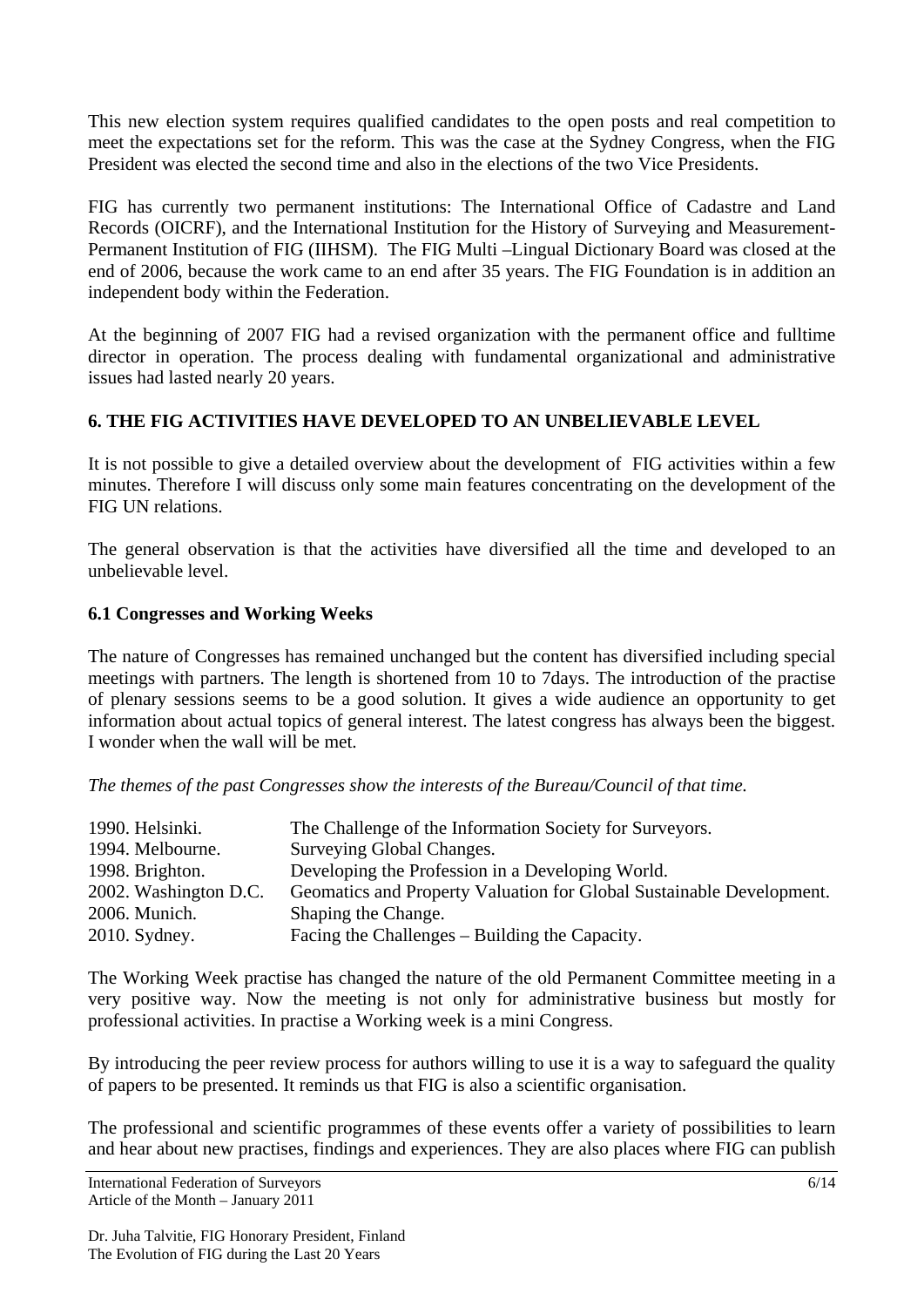the outcomes and results of the cooperation with UN agencies. An important thing to be mentioned is, that these events offer the surveyors possibilities to learn how to prepare quality papers and present them to an audience. These are talents useful in their ordinary work.

## **6.2 Regional conferences**

A regional conference is a newcomer within FIG activities. Current practise has been to have a regional conference every odd year. These conferences have been organised in co-operation with a UN agency. The locations of these events have been in developing countries and regions having special issues to be addressed. These conferences have been very successful. In this way FIG has been able to provide expert speakers to the conference and to deepen the cooperation with UN agencies and also to activate local and regional organisations to find solutions to their own problems.

## **6.3 Co-operation with sister organizations and other professional organisations**

The return back to the Joint Board of Geospatial Information Societies practise is a good thing. I say this because the Finnish Bureau negotiated the IUSM (International Union of Surveying and mapping) membership in1989. It was a process which had started during the Bulgarian Bureau when FIG had promised to become a member. With the support of the PC we were able to negotiate the content of the IUSM statutes so that it could not develop to a strong, independent international organisation. Instead it was only a body for cooperation and because of that the disbanding was the right decision. I was never sure what was behind the idea of IUSM.

At the same PC it was decided that FIG should apply for the associate membership of ICSU, International Council for Science. The preparation of the application was a complicated task. FIG needed to have a letter of support at least from three international full members and four national full members. The application was sent in 1991 and accepted in 1992.

The cooperation includes nowadays also a number of other professional and regional organisations. Bilateral agreements about cooperation have been made with some of them.

#### **6.4 Co-operation with UN agencies, a real success story**

FIG has currently very close co-operation with many important UN Agencies, like UN-HABITAT, FAO, UNSD, UNEP and UN OOSA and also with the World Bank. This co-operation has lead to many joint actions, like seminars and publications, with good results. FIG representatives have also attended many UN events as speakers. All this has been possible because FIG has been able to offer real expertise and practical tools to meet the needs of those agencies. At the same time FIG has been able to promote the interest of the profession. To reach this position FIG has gone a long way, it has required a lot of work and also wisdom to build up good atmosphere and good personal contacts for the co-operation.

Before discussing further the UN relationship it is probably interesting to know how the cooperation with the UN has begun. According to the FIG history the first ties with a UN agency, namely UNESCO, were established in 1949 by the Swiss Bureau in the Lausanne Congress. UNESCO and FAO attended as observers the several following congresses. UNESCO had also assisted with the printing costs of the proceedings of the congresses in 1958 and 1962. In the London Congress 1968 UNESCO had requested information on the role it might play in promoting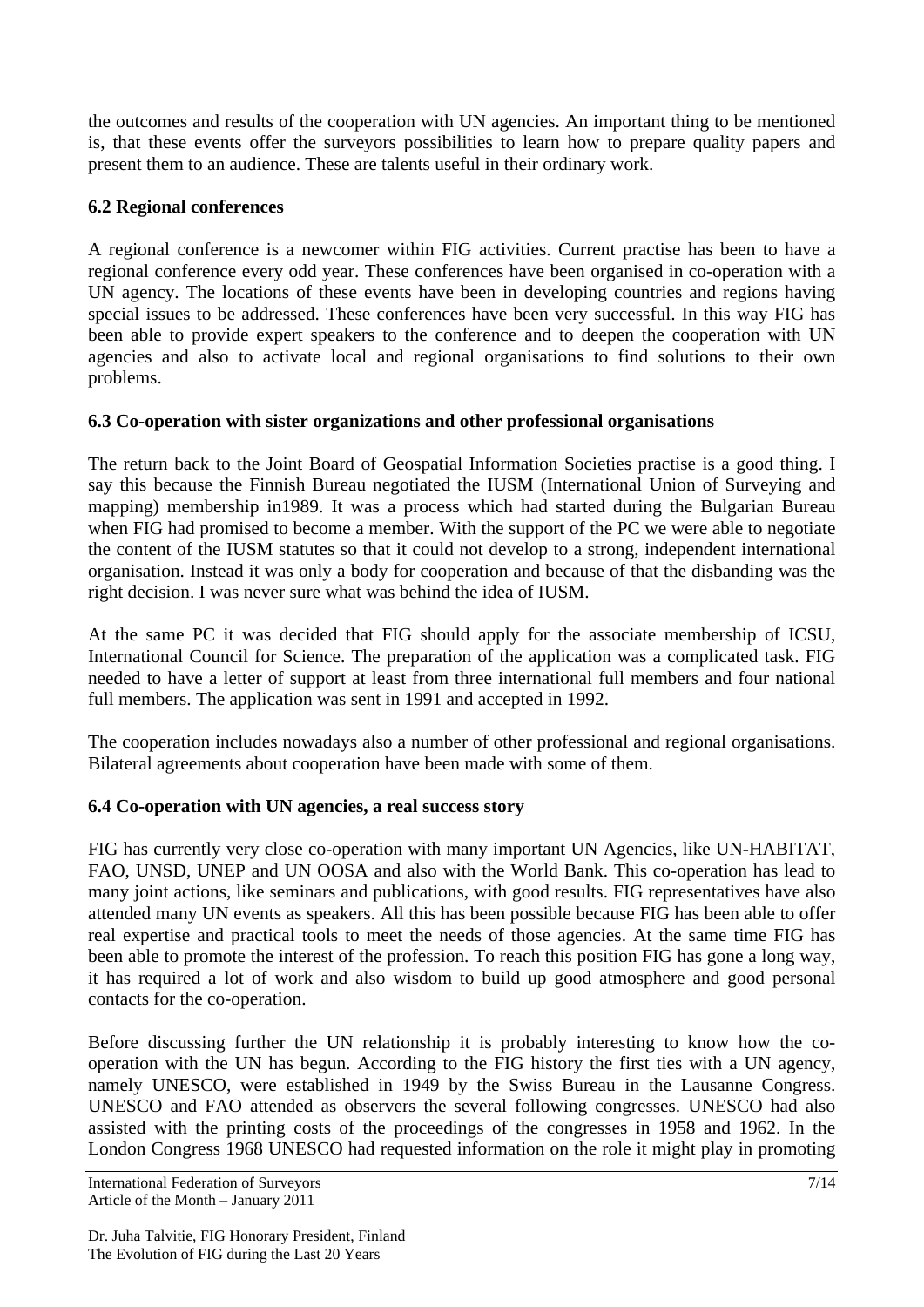the professional interests of surveyors. As the response the GA resolved that already close ties between FIG and UNESCO should be strengthened.

The Finnish Bureau decided to do something in developing co-operation with the UN. In the beginning we learnt that FIG was recognised in1970 by the ECOSOC as a non-governmental organisation with consultative status with the Economic and Social Council of the UN. So the doors were open for closer co-operation with UN.

Why the co-operation with the UN was considered necessary and important? The starting point was the purpose of FIG. To put it simply we can say, that the tasks of FIG are to develop the profession and to look after and to promote the interests of surveyors. The second point was that the UN agencies have been established to implement adopted UN policies. Some of these policies were related to the environment, like promotion of sustainable development and to housing and thus to land issues especially in developing countries because of rapid urbanisation. So the work of surveyors was also related to those issues.

By being involved in some UN programmes surveyors can not only contribute to the UN work but can also benefit from it many ways. By offering surveyors´ expertise to wider use it would be possible to raise the profile of surveying and to find new tasks where surveying could help. This can give also new impetus to develop current working habits and education. Also this awareness means that surveyors can contribute to these global goals not only via the UN programmes but in their normal everyday work.

Keeping this type of deliberations in mind we thought, that the activities of the current UN-HABITAT and UNEP were closest to the work of the surveying profession and thus good targets to start with. I knew some people in those agencies because of my own work and I also had had some UN speakers in the commission 8 sessions at the Montreux Congress in 1981. To get contacts for a visit was an easy task. In discussions the representatives of both agencies were interested in developing closer co-operation. There were some ideas about the content of co-operation, but no decisions were made.

The main question for FIG was this: what could we offer this co-operation, being only an organisation not well aware of global programmes and with no practical means and tools at hand except the work of the commissions. We also lacked any recorded experiences on how to act. For this reason we organised the preparations of the statements on sustainable development and land management in order to show to those UN agencies, that FIG was aware of some key current global concerns and that surveyors have also practical tools to address these issues. Niels Östergård was in charge of the preparation of the environmental statement and J.L.G. Henssen of the land management statement.

That was the beginning of the practical co-operation. Both UN- HABITAT and UNEP assisted the printing costs of those statements and disseminated them to their partners. UNEP inscribed FIG as an international non-governmental organisation enjoying official observer status with UNEP Governing Council. At the Helsinki Congress we had prominent speakers from these organisations. We had discussions also with FAO and World Bank without any concrete results. We also discussed the need to modify some different international classifications, like ISCO regarding occupations with ILO, ISCED regarding education with UNESCO and ISIC regarding industries with UN Statistical Office. We also made concrete proposals for the amendments of these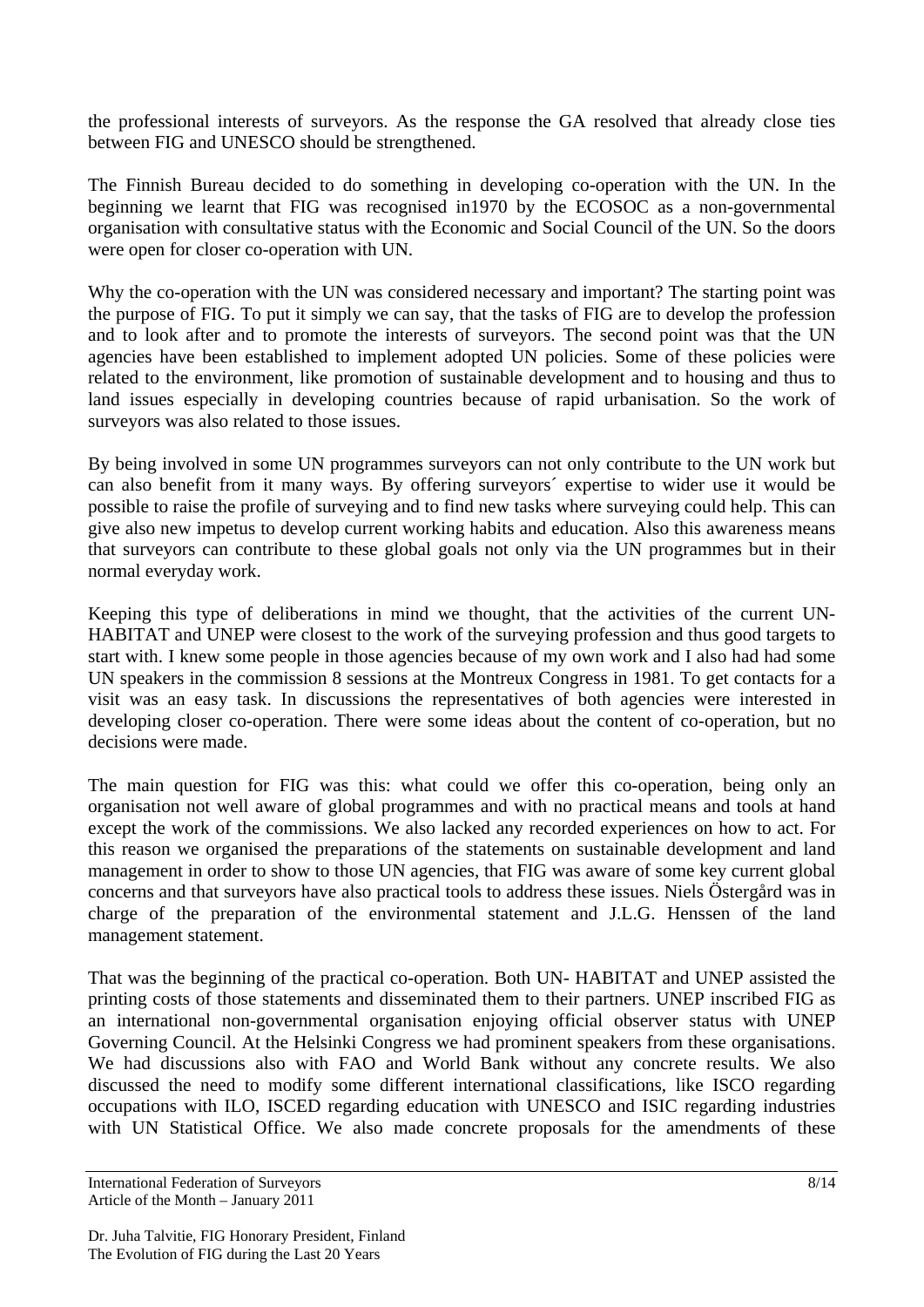classifications. All this work was a waste of time and money. FIG can operate very well despite the contents of these classifications.

Since the time of the Finnish Bureau the FIG UN co-operation has developed and got new dimensions in the work of each following office of the Bureaux and Councils. This cooperation has got also more formal content by signing a Memorandum of Understanding, MoU, with some of the UN agencies. Peter Dale was the person who negotiated the first MoU. These agreements identify the specific area of cooperation and give a framework for the collaboration.

## *FIG has signed the following Memorandum of Understanding:*

- <sup>1997</sup> With UNCHS/HABITAT, signed by Peter Dale
- <sup>1999</sup> MoU 1997 with HABITAT was evaluated and extended, signed by Robert W. Foster
- **2000 New MoU with HABITAT, signed by Markku Villikka**
- <sup>2002</sup> New MoU with HABITAT, signed by Robert W. Foster
- 2002 MoU with FAO, signed by Robert W. Foster
- <sup>2004</sup> MoU with OOSA, the UN Office for Outer Space Affairs, signed by Holger Magel
- 2007 MoU with the Wold Bank, signed by Stig Enemark
- <sup>2010</sup> The reviewing and renewal the MoU with World Bank was discussed by Stig Enemark and CheeHai Teo.

 In most cases the MoU is considered as a permanent agreement and only the plan of action is revised periodically. These MoUs indicate that FIG is taken seriously as a partner with those agencies.

 Despite these agreements FIG has close cooperation also with the following UN agencies (most of them do not have a tradition of MoUs and co-operation is based on the general accreditation through ECOSOC).

#### *Close cooperation with:*

- United Nations Division for Sustainable Development
- United Nations Department of Economic and Social Affairs/Statistics Division
- United Nations Environmental Programme (UNEP)
- United Nations Economic Commission for Europe (UN-ECE), Committee on Human Settlements, Working Party on Land Administration
- United Nations Economic Commission for Africa
- Global Land Tool Network (under auspices of UN-HABITAT)
- Habitat Professionals Forum (civil society partner to UN-HABITAT)

The FIG connections with UN agencies are now so many that it is difficult to give an overview of this co-operation. As always evolution has taken place step by step. The concrete co-operation started by having discussions with some agencies and attending some of their events as speakers and organizers. One of the first attempts was the involvement in the preparations for the Second United Nations Conference on Human Settlements, HABITAT II which was held in Istanbul 1996. At least Peter Burne, Peter Dale and Ian Williamson were persons involved in these preparations. The target of the Conference was to prepare the Global Plan of Action. There was a continuation of this work in preparations for Istanbul +5, where FIG was also involved with Holger Magel and Markku Villikka. The second major event at that time was the Rio Summit for sustainable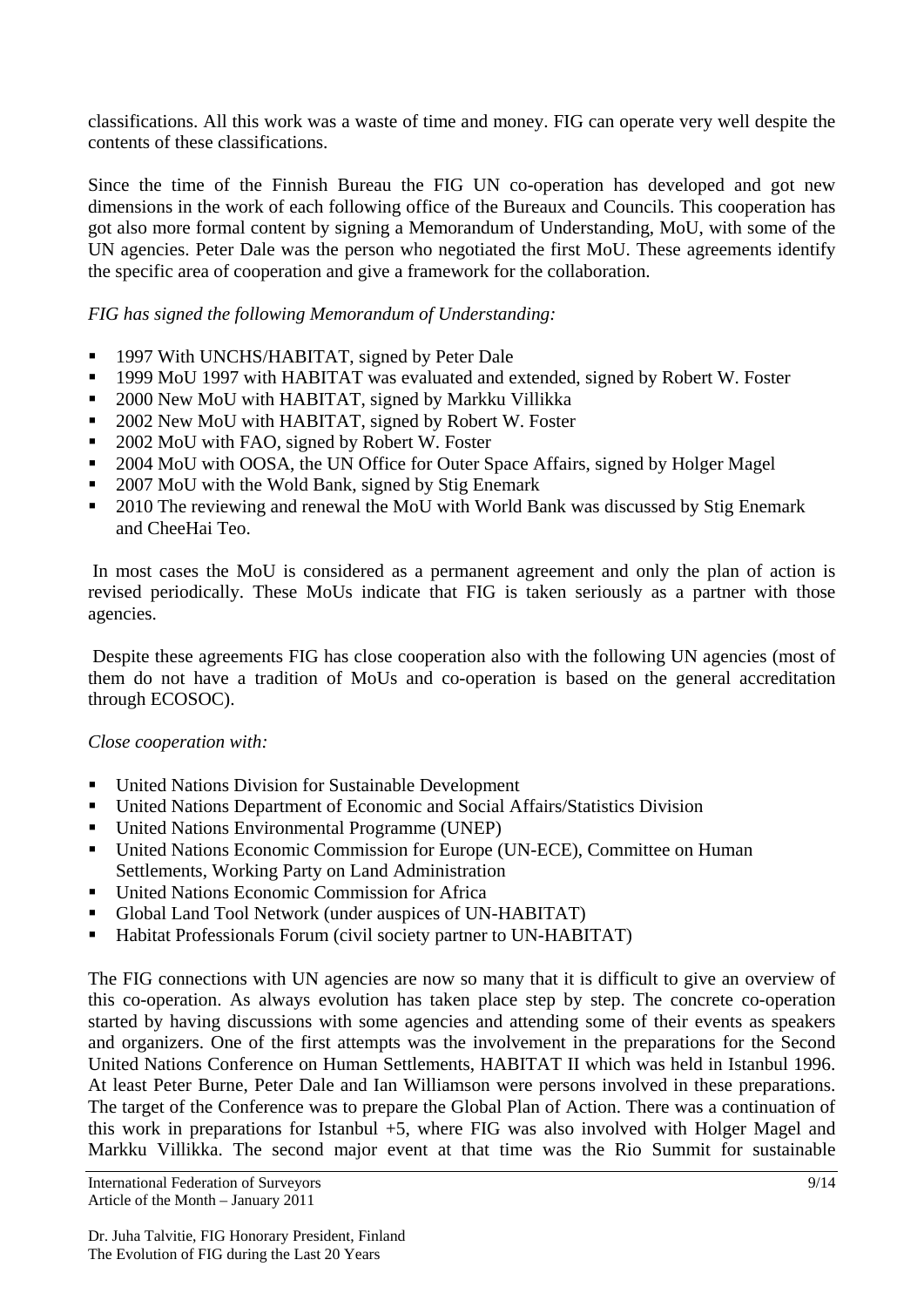development in 1992, where Agenda 21 was adopted. Peter Burne presented the papers at that meeting.

The Global Plan of Action and Agenda 21 were taken into account in the work of FIG. The outcome was the publication of "FIG Agenda 21" in 2001. This report was prepared by Niels Östergård. At same time also land management issues were discussed with UN agencies. The Bogor Declaration was a result from an international meeting of cadastral experts in 1996. It sets out desirable requirements and options for cadastral systems of developing countries and countries in economic transition. The Bathurst Declaration on Land Tenure and Cadastral Infrastructure for Sustainable Development in 1999 was based on the results of an international workshop and was a continuation of the Bogor Declaration. Ian Williamson was a key person behind both declarations.

FIG is also a founding member of the Habitat Professionals Forum, which was established in 1999. Its purpose is to strengthen the cooperation of voluntary professional organizations with HABITAT in promoting sustainable urban development. FIG representatives have been active participants in this work; Presidents Holger Magel and Stig Enemark have been acting also as chairs of the Forum.

The co-operation with OOSA, (The UN Office for Outer Space Affairs), initiated by the German Council, started when FIG became interested in disaster and risk management because of severe earthquakes and big tsunamis. The MoU with OOSA, prepared from FIG side by Matt Higgins, was signed in 2004.A FIG publication "The Contribution of Surveying Profession to Disaster Risk Management" was issued in 2006.

Global Land Tool Network, GLTN; established by UN-HABITAT in 2006 is one important coalition, which has affected FIG activities. Its purpose is to contribute to poverty alleviation and the Millennium Development Goals, MDG, through land reform, improved land management and security of tenure. The FIG representatives have attended several GLTN meetings as speakers. FIG has also organized some seminars related to GLTN. President Stig Enemark has played a key role in the International Advisory Board of GLTN.

The co-operation with FAO is also an important part of the FIG UN relations. As examples can be mentioned the commission 9 seminar in Helsinki in 2007 titled "Compulsory purchase and compensation in land acquisition and taking" supported by FAO, commission 7 Annual Meeting and International seminar on State and Public Land Management jointly with FAO in Verona in 2008 and as an integrated part of the Hanoi, Vietnam Regional Conference in 2009 FAO organized for Asian countries "Regional Consultation on Voluntary Guidelines for Responsible Governance of Tenure of Land and other Natural Resources".

After many previous attempts Stig Enemark was the person who was able to open the door of the World Bank for closer cooperation. The MoU with the bank was signed in 2007. A result of this cooperation there was a joint conference in 2009. The outcome is summarized in the publication "Land Governance in Support of the Millennium Development Goals. A New Agenda for Land Professionals".

The main leading target related to UN activities of the current council has been to address and promote the implementation of The Millennium Development Goals adopted in 2000 by UN General Assembly. I understand that Stig Enemark has been worried about whether the FIG family really understands the needs of the global actions FIG has been involved in. In the Greeting from the President in the Annual Review 2008 he explains why global actions are necessary and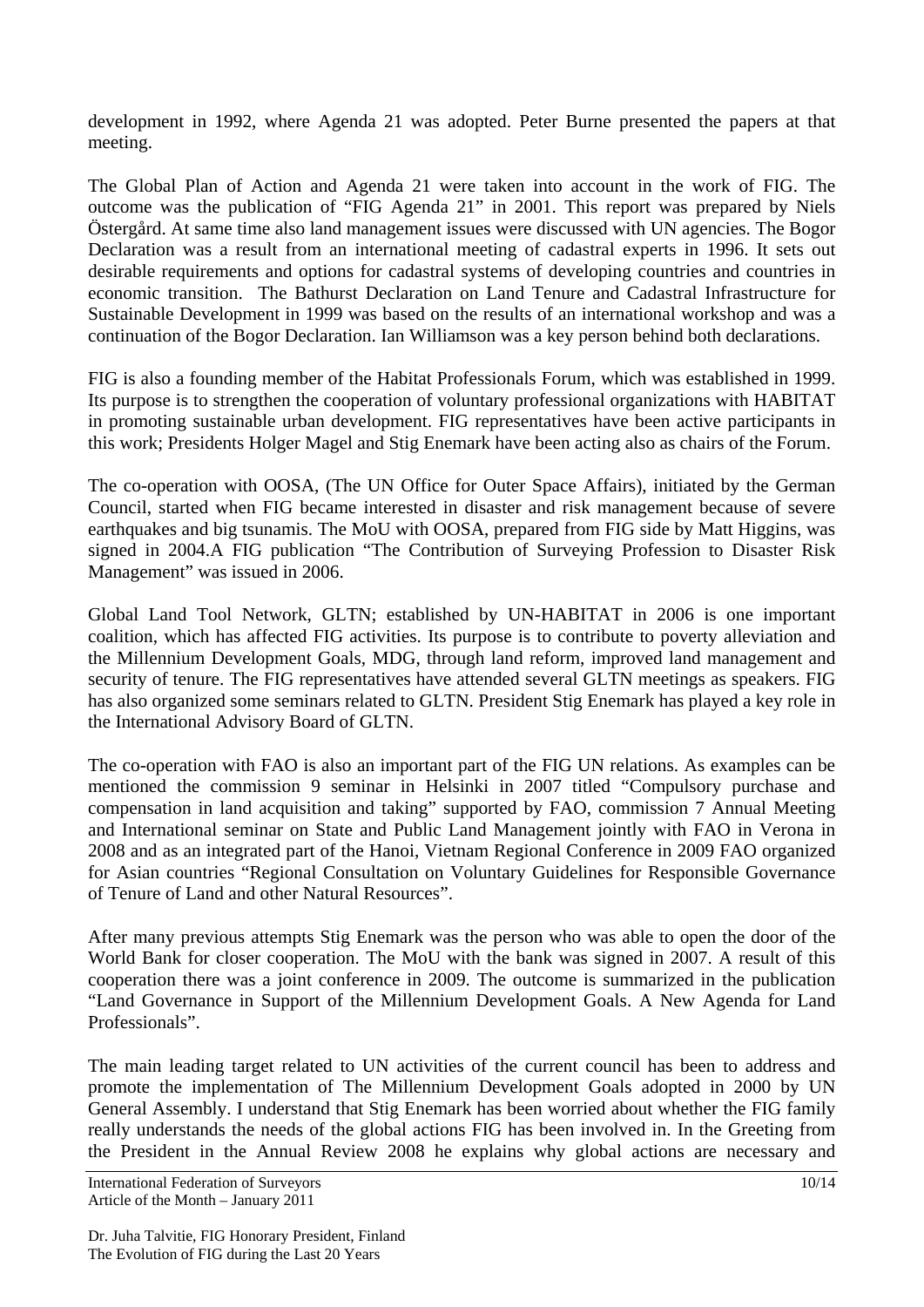beneficial also for all FIG members and individual surveyors. He sees it as basis for developing the capacity and societal status of surveyors at national and local levels. This concern is real. I think that it is the responsibility of the commissions and their national delegates also to spread the message and explain why these actions are important and how all surveyors can benefit from this involvement. To this discussion I would like to add, that the representatives of a respected profession, like surveying, have also a moral duty to be involved in the implementations of actual global goals. Therefore surveyors should be aware of global societal concerns related to their profession.

The list of the UN events where FIG representatives have contributed to the UN work and attended as speakers and actors is endless. To mention some more, FIG representatives have regularly attended UN Cartographic Conferences both for the Americas and Asia & the Pacific as well as the World Urban Forums organized by UN-HABITAT and its Governing Council Meetings.

The attendances in UN events and joint seminars have also led to a number of declarations and statements. The Marrakech Declaration on "Urban-Rural Inter-relationship for Sustainable development" in 2004 was a result of the FIG regional Conference held in Marrakech in 2003. The Aguascalientes Statement on "Development of Land Information Policies in the Americas" in 2005 was the outcome from a forum of UN/FIG/and Mexican authorities. An important role as the outcome of UN relationships is played by different types of publications which help to spread the message to larger audience of the role and services surveyors can offer in different fields of land management.

The content of UN related FIG activities have now reached a level difficult to imagine. I have highlighted some of them. Many important issues have not been mentioned. As a result of these UN related activities FIG and surveyors are now considered respected professionals in land management in its wide meaning and therefore sought-after partners and speakers at international forums.

Stig Enemark has personally made a big job in developing the FIG UN and World Bank relations. His involvements and activities are remarkable. I know from my own modest experience that this has been also very hard work, a lot thinking, reading, writing, speeches, discussions and building contacts and a lot of traveling. I can only admire his activities in these fields. Well done.

#### **6.5 Communication**

Real evolution has taken place in the field of communication and information. It is hard to imagine the time some 20 years ago. FIG was three lingual. The main communication channels were postal services, the telephone and to some extent for short messages fax. The main information was published in the printed Bulletin twice a year. All the meeting documents had to be translated and copied at home, to be sure that they were correct, and carried to meeting places. Representatives got their copies when they arrived at their hotels. Some advance information about important topics was sent by post to the member associations.

The Internet, email and mobile phones have made it easier to communicate and disseminate information. The FIG Office is the key provider of the information. I am not going to list what all is available. One only has to visit the FIG web site and see its contents.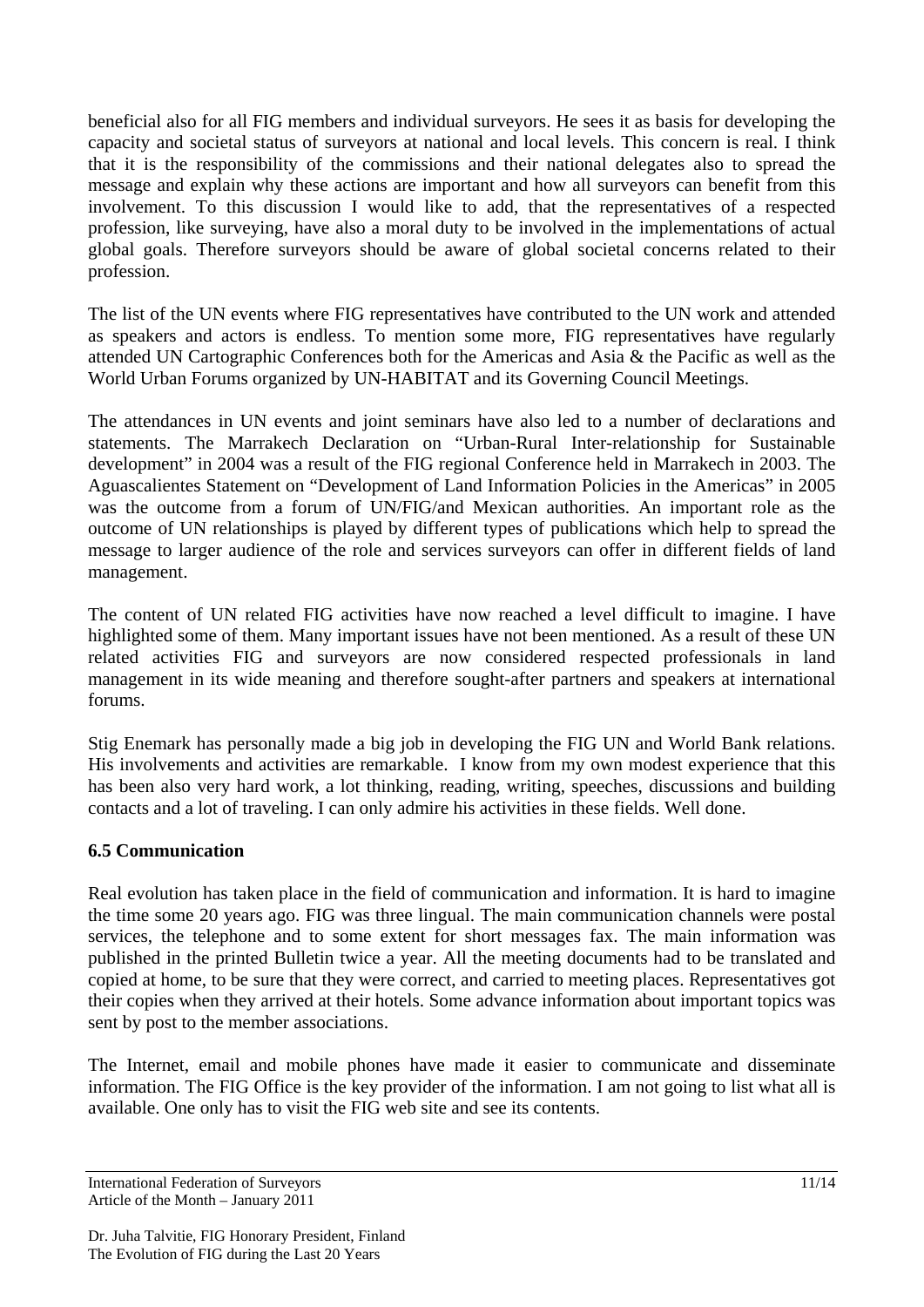Also printed material has been produced. The FIG annual review and the FIG publications series have published important documents of declarations, policy statements and guidelines of different technical, educational and ethical guidelines. The FIG publications series was, by the way started by the Finnish Bureau. It published seven documents. Now the series has 56 documents.

Nobody can claim that there is not enough information about FIG and its work. FIG has succeeded very well in using modern communication tools.

# **6.6 The FIG Office plays an important role in management of the FIG activities**

We all know the work of the FIG office as the communication center. It is responsible for all administrative work like records. It is also in charge of organizing all major FIG events and coordinating the professional programmes. The Office takes care of the day-to-day business of the federation and of the administration on a continuous basis. One can assume that the Office also helps the members of the council and the commissions in their activities.

For FIG as an International federation the permanent office is an important body. It indicates that FIG is a strong actor having continuity and an address to contact. FIG is not lacking a person to call. FIG was fortunate in having Markku Villikka as the first FIG Director. As a Finn I can be proud of his activities. I also congratulate Stig for stabilizing the office structure. The office now consists of three full time persons. Earlier the Den danske Landinspektörförening provided the office space at no cost. Now FIG pays also rent for the premises and thus FIG is fully independent also in this respect. The contribution from DdL has been and will still be indispensable.

# **6.7 Commissions are the professional backbone of the whole organisation**

The FIG commissions form the professional backbone of the whole organisation. It is therefore good to notice that the activities of the commissions have developed at the same pace with FIG. The federation has also got a new commission, number 10 Construction Economics and Management, when the task force on this topic was transformed to a commission.

When reading the annual reports of FIG one can only be surprised how active the current commissions are. The diversified actions do not include only the preparations of the programmes for the congresses and working weeks but also organisation of their annual meetings and publication of the results of their work. They have many working groups either of their own or in co-operation with other commissions or other partners. The representatives of the commissions also attend different professional events, including UN related, as speakers or cosponsors etc.

FIG has been fortunate to have active officers in the commissions. I believe that, this has been possible because the work offers good playing ground not only within FIG but also within one's own carreer. FIG can now give more financial support than earlier, which helps to carry out planned actions.

The ACCO is an important team to coordinate commission activities and to discuss actual professional issues. It is considered a good think thank for professional development. It has also its own representative in the council.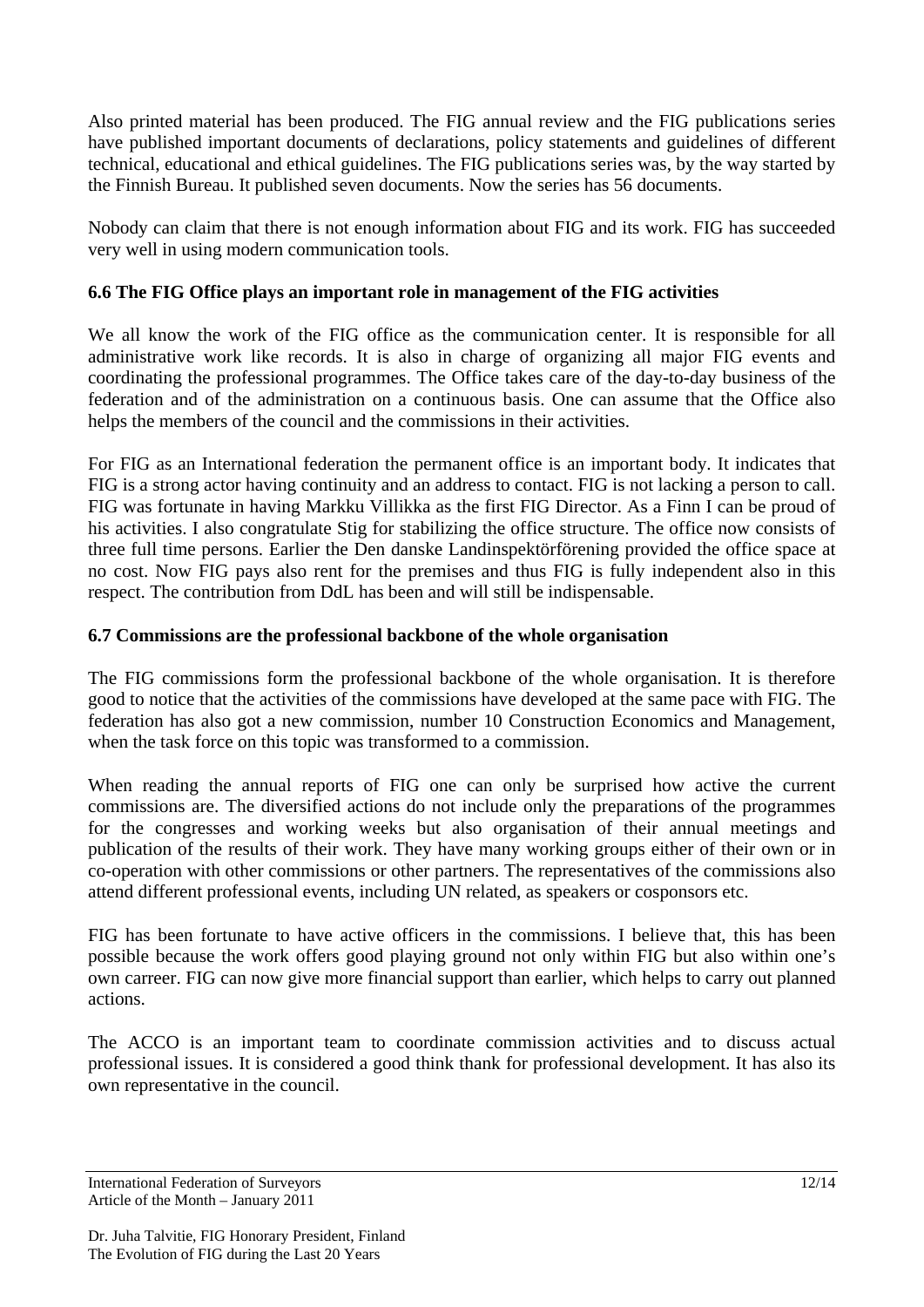#### **6.8 The Council as the engine of work of FIG**

It is natural that the councils have been in the key position to guide and initiate the FIG activities during the years of transition. FIG has undergone a great transformation in the past 20 years both administratively as well as professionally. The outgoing council has been able to very successfully concentrate mostly on the professional work in Building the Capacity as they promised in their work plan in 2007.

When the activities have diversified all council members now have their own specific duties. The role of the president as the figurehead has become more important to lead and to represent the whole organization. This requires that the president should be well aware about the societal development related to land management in the whole world and is also professionally qualified to understand when and how FIG should respond to the changing situation. Our current president Stig Enemark has fulfilled these requirements in an outstanding way.

#### **7. CONCLUDING REMARKS**

As I mentioned at the beginning FIG has developed during the last 20 years from a modest international federation to a strong and esteemed global actor in the wide field of surveying and mapping. The FIG administration under Stig Enemark´s leadership has played an important role to reach this position and leaves FIG in a very good shape for the incoming administration.

When paying tribute to Stig Enemark's work as the FIG President there is one thing I still want to mention and that is the changing role of surveyors. Stig has discussed this theme in his Greeting of the President in the Annual Reviews, in many speeches, latest in the INTERGEO 2010, and in written articles. He has stressed that the role is changing. I quote "*The change means that surveyors are increasingly contributing to building sustainable societies as experts in managing land*".

According to my understanding the surveyors role as land professionals has now been well argued and defined as well as widely recognized. FIG has gone a long way to reach this position for surveyors. One starting point for this road was the statement of Dr. Arcot Ramachandran, Executive Director of Habitat, at the Helsinki Congress, when he began his key note address by saying "Land is the starting point for all development and, at beginning of this process stand the surveyors". It is good to remember that the basic tasks of our profession evolve from the relationship man has with land and sea and these tasks develop along the societal progress and are thus on the move all the time. So this work is an ongoing process and needs also the attention of the incoming administration. No technological black box can substitute surveyors. The human actor in land management is always important.

I congratulate and thank the outgoing administration for the work well done and wish all the success for the incoming administration and it's President CheeHai Teo.